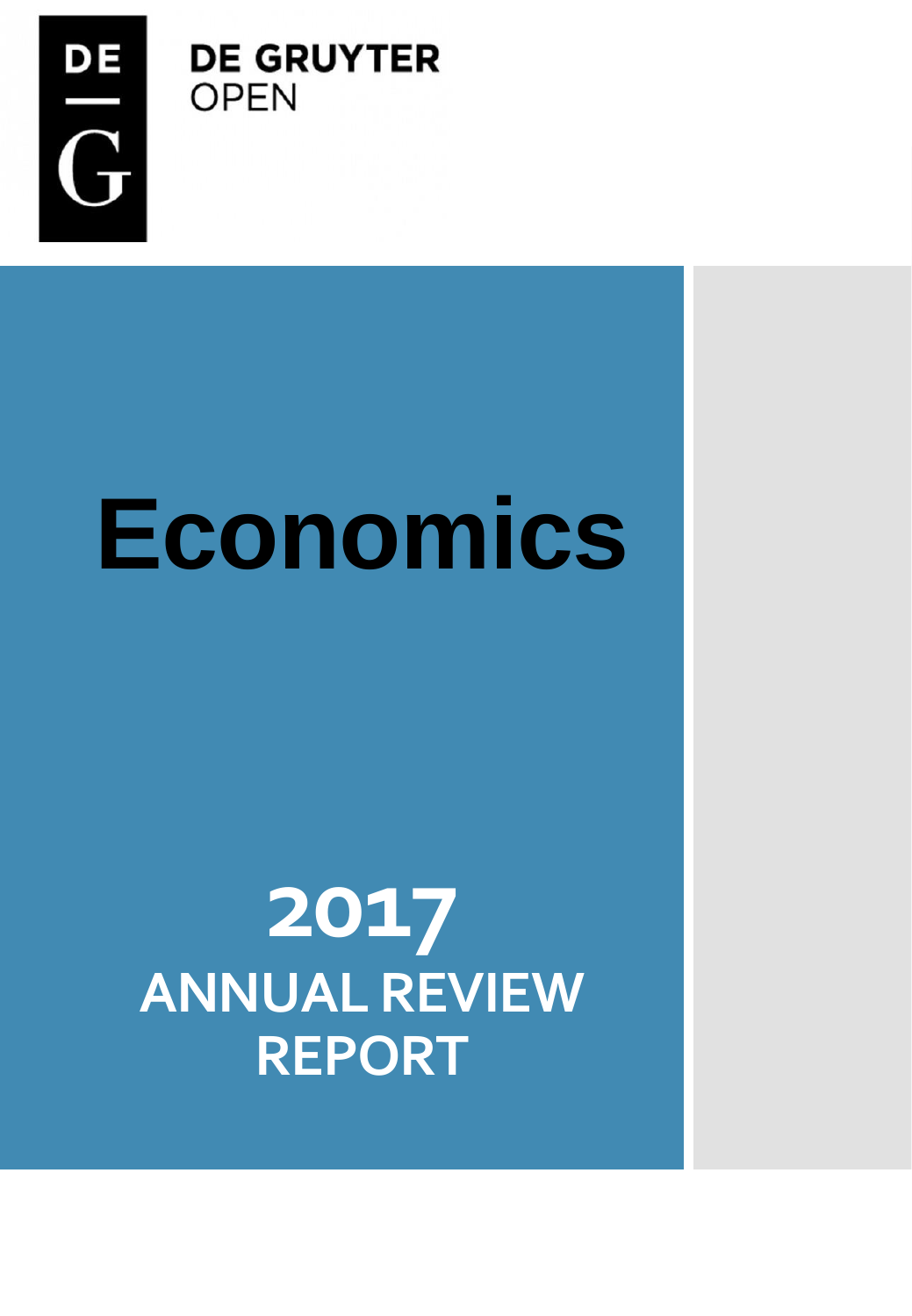

#### **DOI NUMBERS**

From 2018, all of the DOI numbers will have a new prefix 10.2478, replacing the previously existing 10.1515.

#### **AUTHOR'S AFFILIATION**

We would like to remind you to always insert information in the front page of article about affiliation of the author. Affiliation data should include:

- 1. Institution 2. City
- 3. Country



**201 7DOI numbers Author's Affiliation**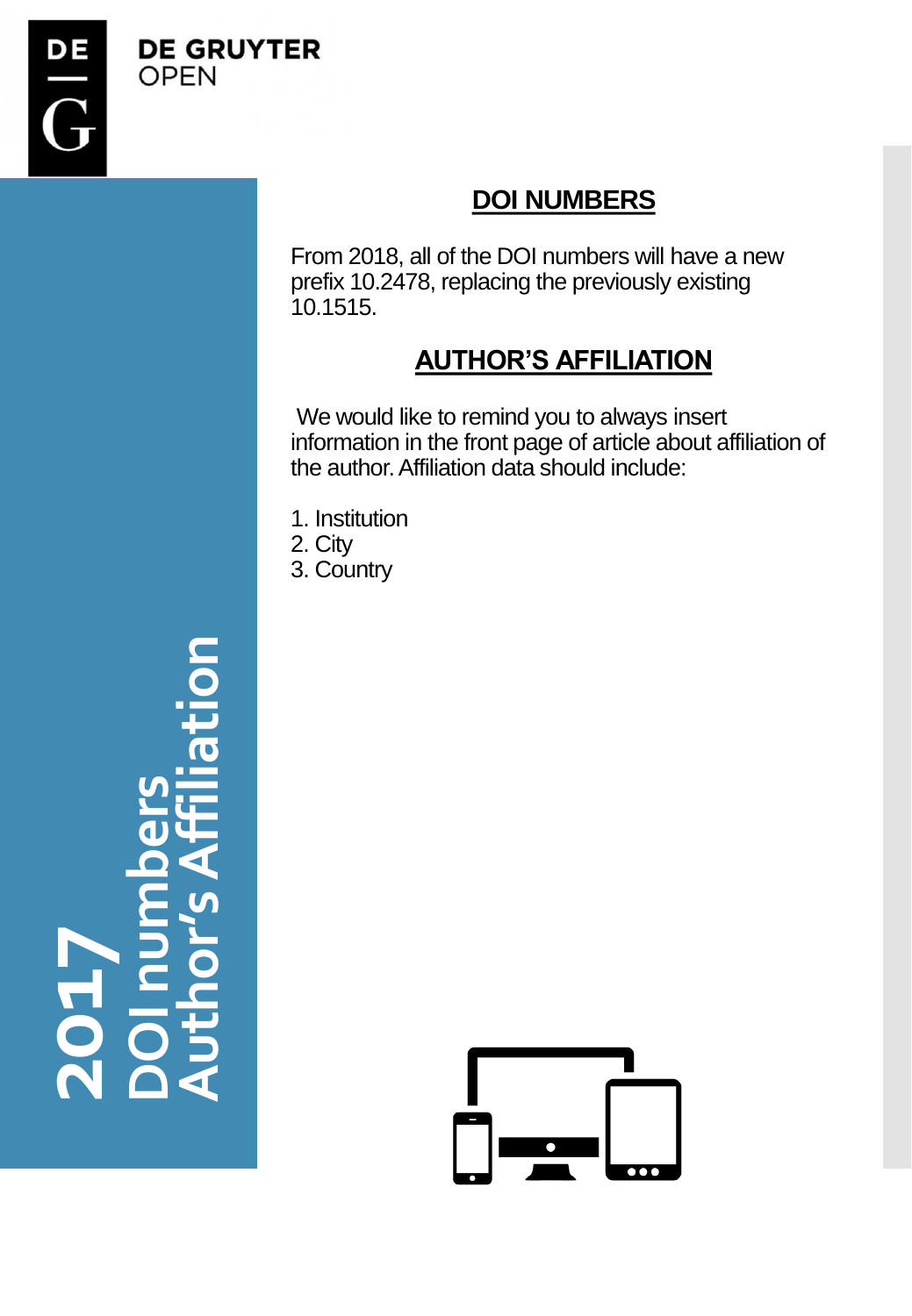

**DE GRUYTER OPFN** 

#### **Annual Review Report 2017 presents the following statistical data**:

- **JOURNAL PAGE USAGE** (for both English [EN] and German [DE] platform language versions):
- $Product$  page the main page of the journal, where the cover, description and supplementary materials are located.
- Content pages  $-$  the archive, with issues and articles.

**Journal page usage** presents the numbers of visitors and page impressions:

- Page impression the total number of times a specific website has been accessed. Page impression happens anytime a page is loaded through the browser.
- Visitor an individual user who has accessed the site; determined by the IP address of a computer or device that was used for browsing. If a visitor uses the same device each time to access a website, only one unique visit is counted.
- **EVENT USAGE** gives an overview about the clicks on buttons by users on journal pages: presents downloads of content, flyer, clicks on cite/export button as well as number of times users tried to register for alerts:
- Clicks the total number of times a specific button was clicked
- Unique clicks the total number of times a specific button was clicked by individual users (visitors).

**201 7STATISTICS LEGEND**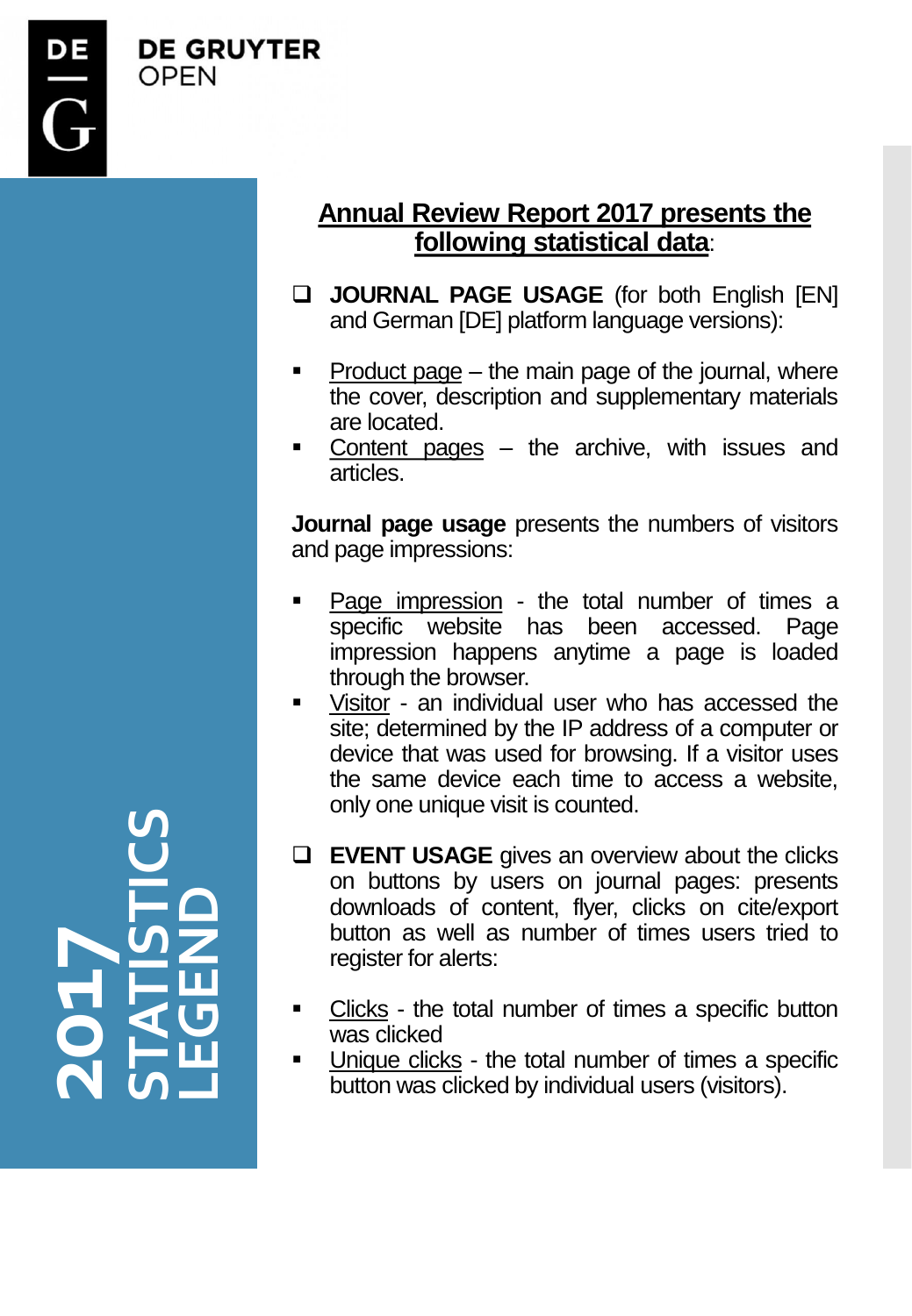**DE GRUYTER OPEN** 

| JOURNAL<br><b>PAGE</b><br><b>USAGE</b> | <b>VISITORS</b> | <b>PAGE</b><br><b>IMPRESSIO</b><br><b>NS</b> |
|----------------------------------------|-----------------|----------------------------------------------|
| Product                                | 1,156 (EN)      | 1,575 (EN)                                   |
| page                                   | 38 (DE)         | 51 (DE)                                      |
| <b>Content</b>                         | 4,291 (EN)      | 5,576 (EN)                                   |
| page                                   | 264 (DE)        | 361 (DE)                                     |
| <b>EN</b> - English language version   |                 |                                              |

DE – German language version

| <b>EVENT</b><br><b>USAGE</b>  | <b>CLICKS</b> | <b>UNIQUE</b><br><b>CLICKS</b> |
|-------------------------------|---------------|--------------------------------|
| <b>Full-text</b><br>Downloads | 2,268         | 1,872                          |
| <b>Flyer</b>                  | 17            | 17                             |
| Cite/Export<br><b>Button</b>  | 45            | 37                             |
| eTOC Alerts                   | 1             | 1                              |
| <b>New Article</b><br>Alerts  | 1             | 1                              |

**201 7 USAGE STATISTICS**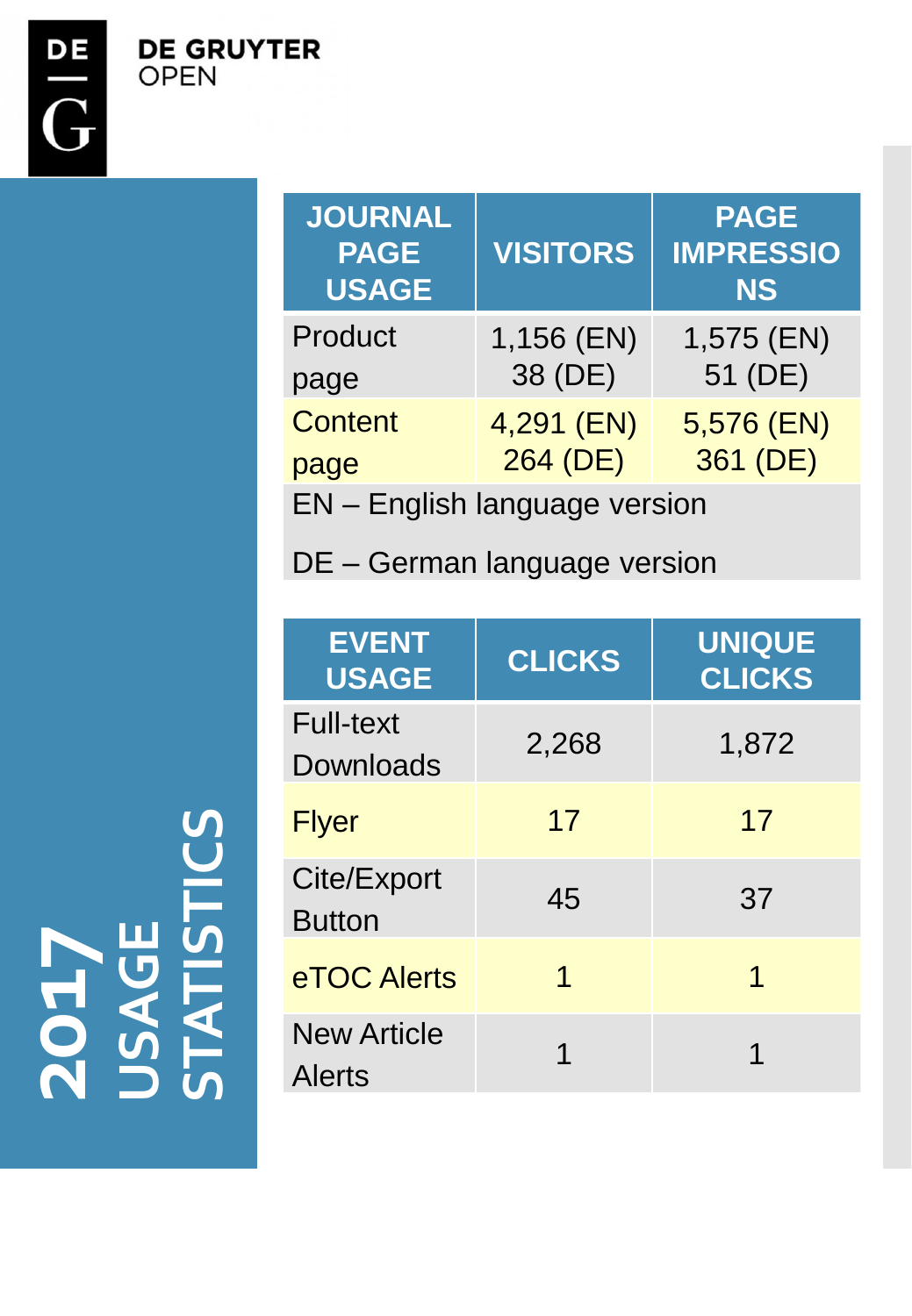**DE GRUYTER**<br>OPEN

| <b>Issue</b>      | # articles | cover date     |  |
|-------------------|------------|----------------|--|
| 4(2)              | 8          | 12.2016        |  |
| 5(1)              | 9          | 06.2017        |  |
| 5(2)              | 13         | 12.2017        |  |
| <b>Journal ID</b> |            | <b>DG</b> code |  |
| 10498             |            | <b>EOIK</b>    |  |

**201 7 PUBLICATION STATISTICS**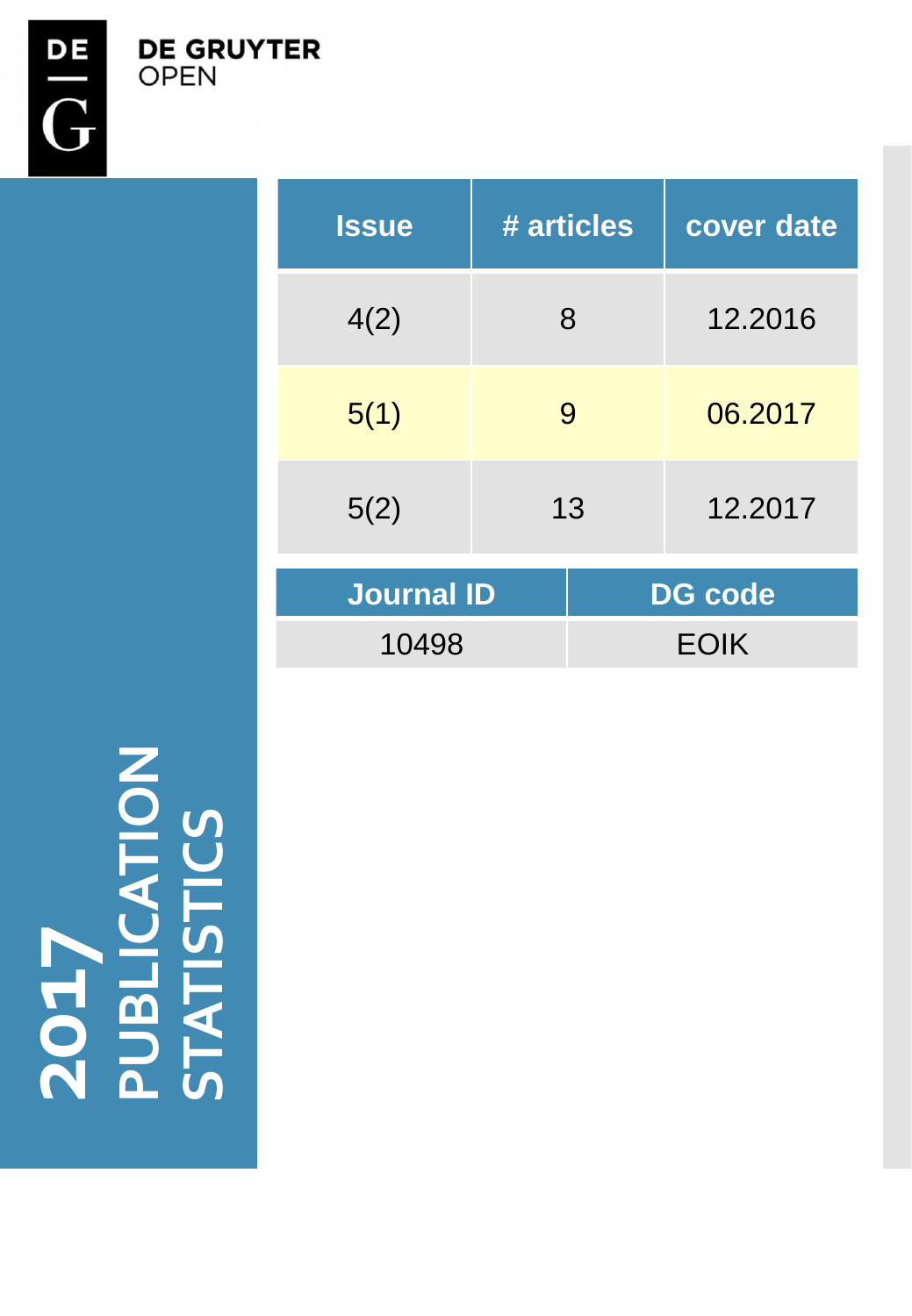**DE GRUYTER** 

OPEN

# **ABSTRACTING AND INDEXING NEXIDEND INDEXING SERVICES 7201**

#### **Services indexing the journal**

Baidu Scholar Cabell's Directory CEJSH (The Central European Journal of Social Sciences and Humanities) Celdes CNKI Scholar (China National Knowledge Infrastructure) CNPIEC DOAJ (Directory of Open Access Journals) EBSCO (relevant databases) EBSCO Discovery Service ERIH PLUS (European Reference Index for the Humanities and Social Sciences) Google Scholar J-Gate **JournalTOCs** KESLI-NDSL (Korean National Discovery for Science Leaders) MIAR Naviga (Softweco) Primo Central (ExLibris) Publons ReadCube Research Papers in Economics (RePEc) Summon (Serials Solutions/ProQuest) TDNet Ulrich's Periodicals Directory/ulrichsweb WanFang Data WorldCat (OCLC)

#### **Accepted, indexation pending**

Microsoft Academic **ResearchGate** Sherpa/RoMEO

#### **Application pending**

Clarivate Analytics - Emerging Sources Citation Index De Gruyter - IBR (International Bibliography of Reviews of Scholarly Literature in the Humanities and Social Sciences) De Gruyter - IBZ (International Bibliography of Periodical Literature in the

Humanities and Social Sciences) ProQuest (relevant databases)

#### **New services in 2017**

Publons Ulrich's Periodicals Directory/ulrichsweb